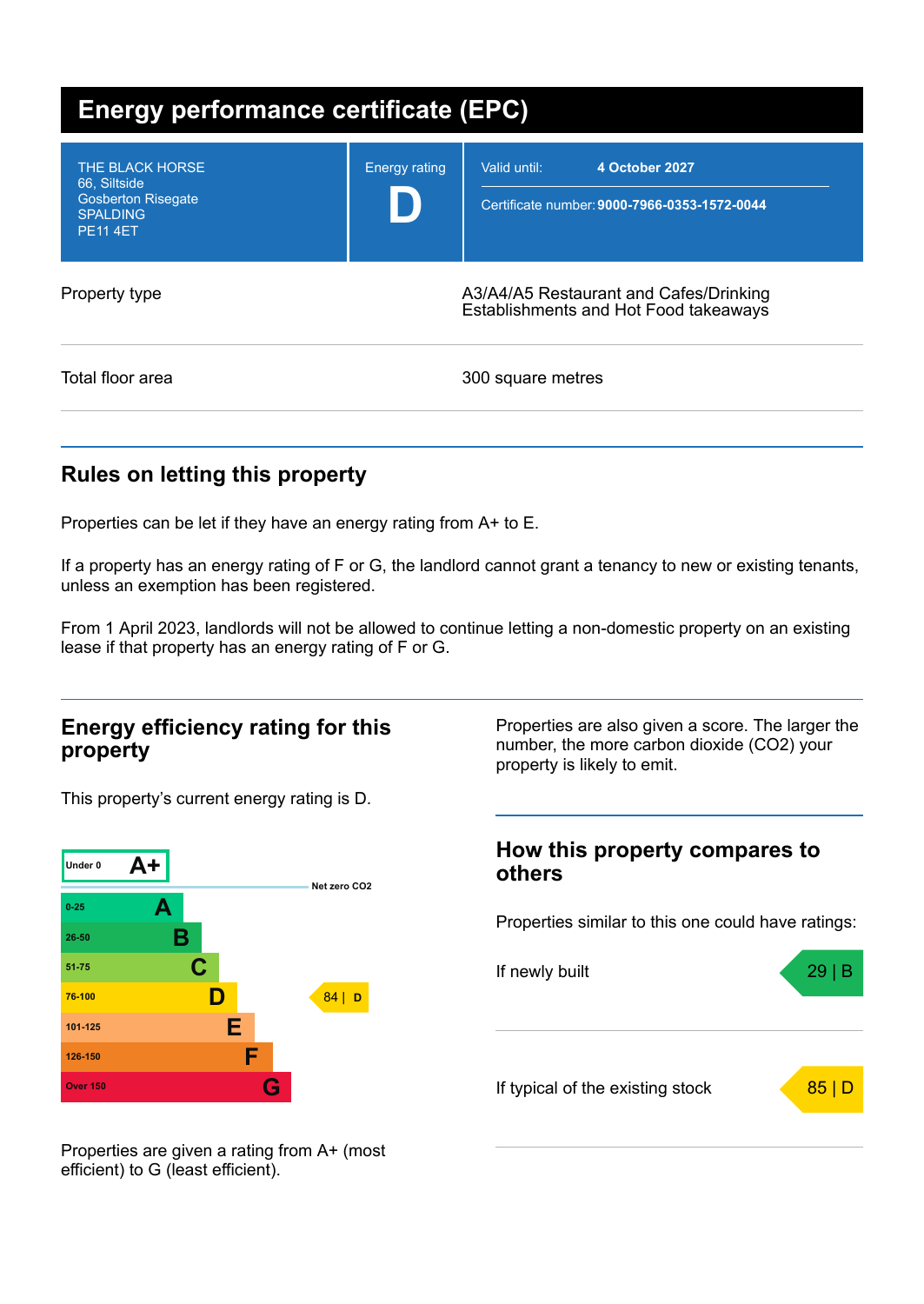# **Breakdown of this property's energy performance**

| Main heating fuel                          | <b>LPG</b>                             |
|--------------------------------------------|----------------------------------------|
| <b>Building environment</b>                | <b>Heating and Natural Ventilation</b> |
| Assessment level                           | 3                                      |
| Building emission rate (kgCO2/m2 per year) | 134.44                                 |
| Primary energy use (kWh/m2 per year)       | 699                                    |

# **Recommendation report**

Guidance on improving the energy performance of this property can be found in the recommendation report [\(/energy-certificate/9714-4070-0635-0092-5605\)](https://find-energy-certificate.service.gov.uk/energy-certificate/9714-4070-0635-0092-5605).